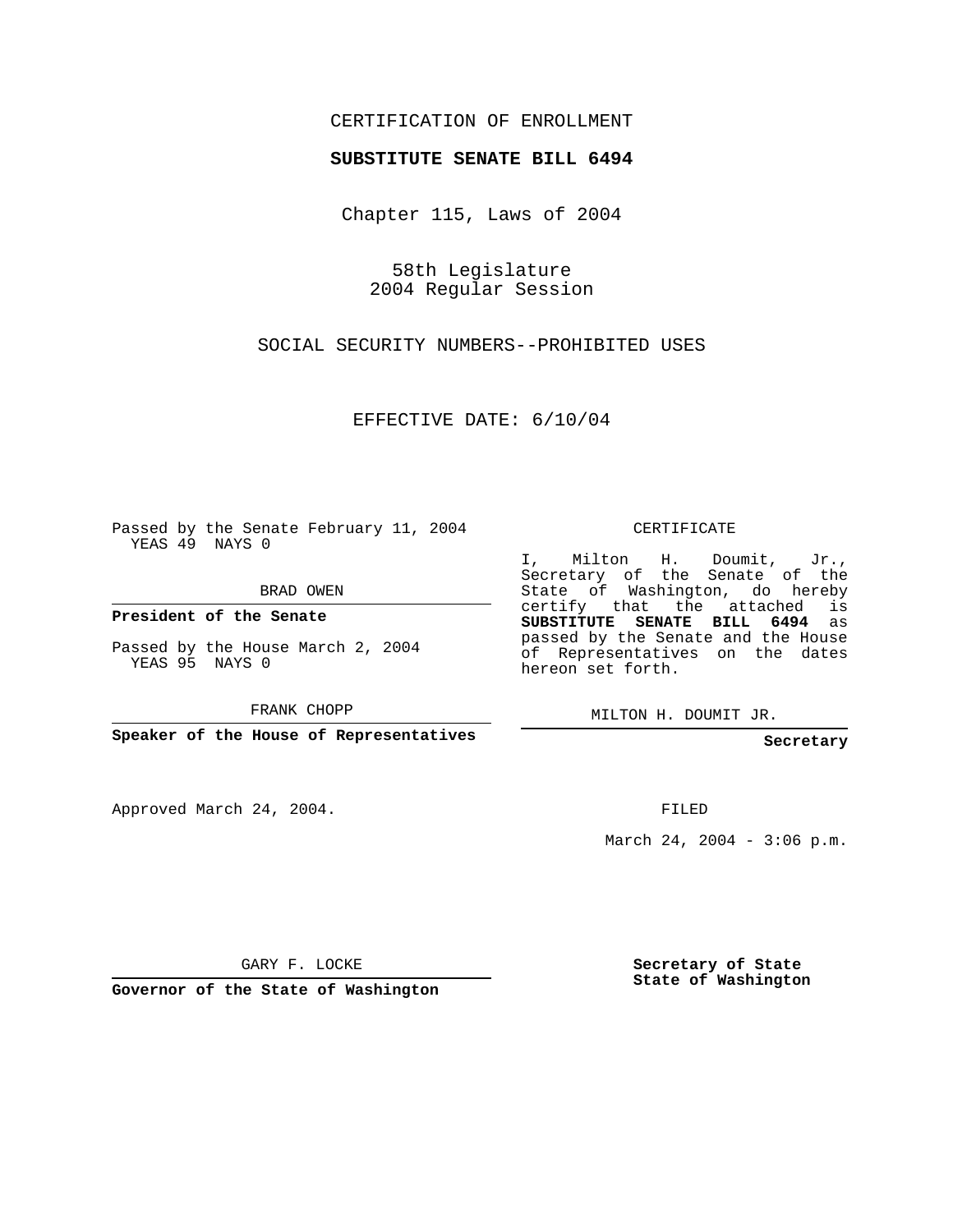## **SUBSTITUTE SENATE BILL 6494** \_\_\_\_\_\_\_\_\_\_\_\_\_\_\_\_\_\_\_\_\_\_\_\_\_\_\_\_\_\_\_\_\_\_\_\_\_\_\_\_\_\_\_\_\_

\_\_\_\_\_\_\_\_\_\_\_\_\_\_\_\_\_\_\_\_\_\_\_\_\_\_\_\_\_\_\_\_\_\_\_\_\_\_\_\_\_\_\_\_\_

Passed Legislature - 2004 Regular Session

## **State of Washington 58th Legislature 2004 Regular Session**

**By** Senate Committee on Health & Long-Term Care (originally sponsored by Senators Parlette, Mulliken, Roach and Kline)

READ FIRST TIME 02/06/04.

 AN ACT Relating to prohibiting the use of social security numbers by health carriers and state health care programs; amending RCW 70.47.130; adding a new section to chapter 48.43 RCW; and adding a new section to chapter 74.09 RCW.

BE IT ENACTED BY THE LEGISLATURE OF THE STATE OF WASHINGTON:

 NEW SECTION. **Sec. 1.** A new section is added to chapter 48.43 RCW to read as follows:

 After December 31, 2005, a health carrier that issues a card identifying a person as an enrollee, and requires the person to present the card to providers for purposes of claims processing, may not display on the card an identification number that includes more than a four-digit portion of the person's complete social security number.

 **Sec. 2.** RCW 70.47.130 and 2000 c 5 s 21 are each amended to read as follows:

 (1) The activities and operations of the Washington basic health plan under this chapter, including those of managed health care systems to the extent of their participation in the plan, are exempt from the provisions and requirements of Title 48 RCW except: